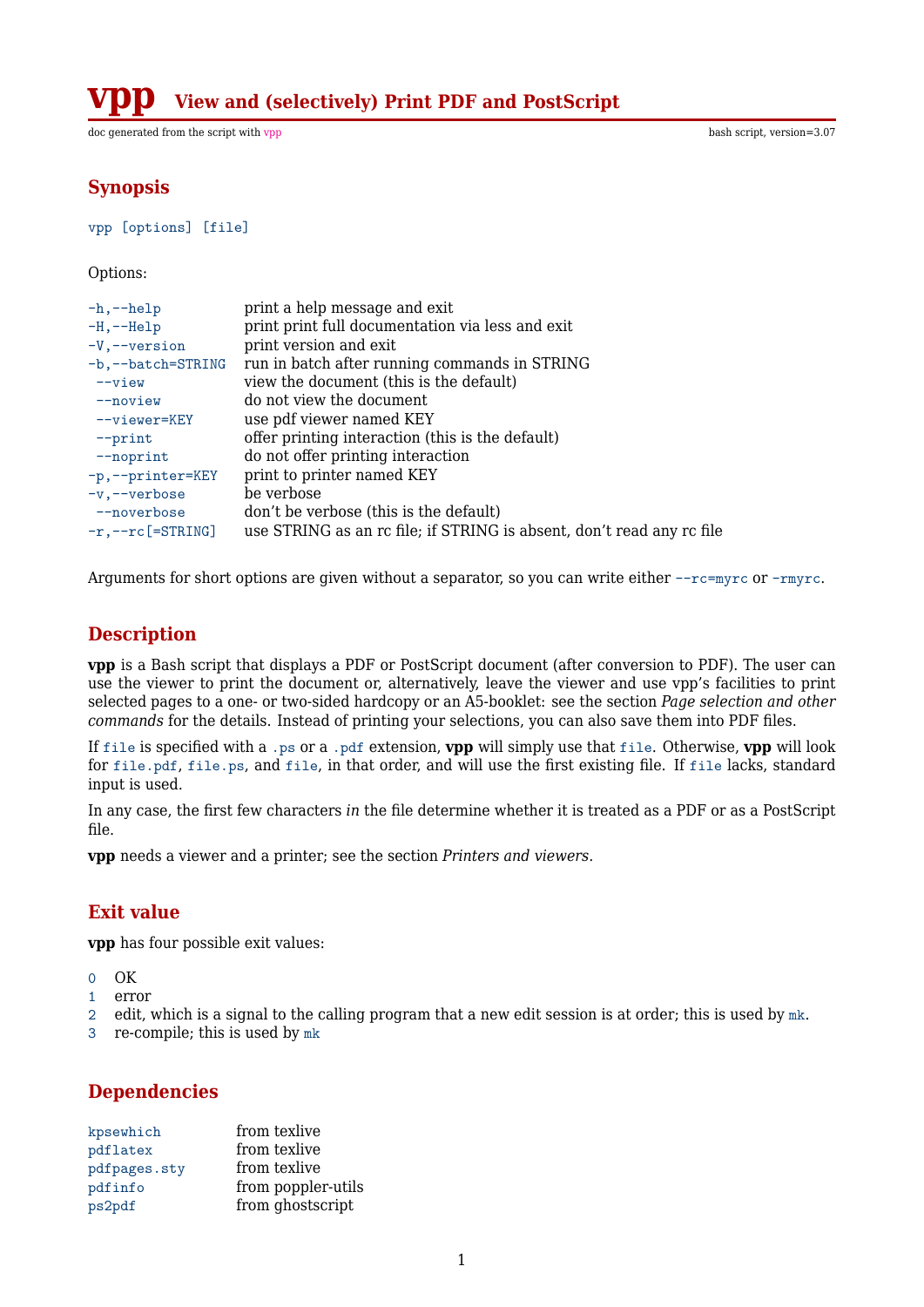| texi2dvi          | version 1.152 or greater, from texinfo |
|-------------------|----------------------------------------|
| mktemp            | from coreutils                         |
| readlink          | from coreutils                         |
| getopt            | from util-linux                        |
| lpr               | from cups-bsd                          |
| lpoptions, lpstat | from cups-client                       |
| file, less        |                                        |
| texlog_extract    | from texlive                           |

#### **Printers and viewers**

For the operation of vpp, availability of printers and pdf viewers is important. Therefore, two associative arrays are defined:

- printers an array available printers, where the keys are printer names and the values are true or false, depending on whether the printer can print double sided (true) or not (false).
- viewers an array of available viewers, where the keys are viewer names and the values are the corresponding commands, with arguments if any.

For each array, an index is set: printer for the printers array. viewer for the viewers array. printer points to the current printer, viewer to the current viewer.

You can inspect the contents of these arrays either with the short help option (-h or --help) or, when you are in vpp's command mode, with the ? command.

The printers array is automatically filled, using the lpstat and lpoptions commands.

The viewers array can be set in several ways:

- It is initially set to: viewers=([xp]=xpdf [ev]=evince [gv]=gv [ac]=acroread)
- but after that, unavailable viewers are silently removed. This may result in an empty list.
- After this, an rc file may be available, either in the form of  $\sim$ /. vpprc or specified with the  $-\text{rc}$  option.
- the  $-\nu$ iewer option may specify a viewer.
- Finally, a viewer may be specified on-the-fly, with the v command (see the section on *Page selection and other commands*.

# **Options**

**vpp** comes with several options. Before evaluating any options, **vpp** will try to read the user rc-file, ~/.vpprc, where you can set defaults for most options, by assigning values to variable named after the long form of the options. For example, there are three ways to select the printer named *k550*:

- use the option --printer=k550.
- enter a line with printer=k550 in your rc file  $(\sim)$ , ypprc, for example).
- in command mode, enter pk550.

These are the variables that can be set in  $\sim$ /. vpprc:

- batch (string) sets the --batch option
- print (true or false) sets printing interaction on or off
- printer (string) sets the --printer option
- verbose (true or false) sets the --verbose option
- view (true or false) sets viewing on or off

viewer (string) set the viewer; arguments may be added; example:

viewer='acroread -geometry 1450x1150+0+0'

You should use a basename here, that is: the name of the viewer should contain no slashes, and it should be in your PATH.

--help

Prints synopsis and available printers and viewers, then quits.

--Help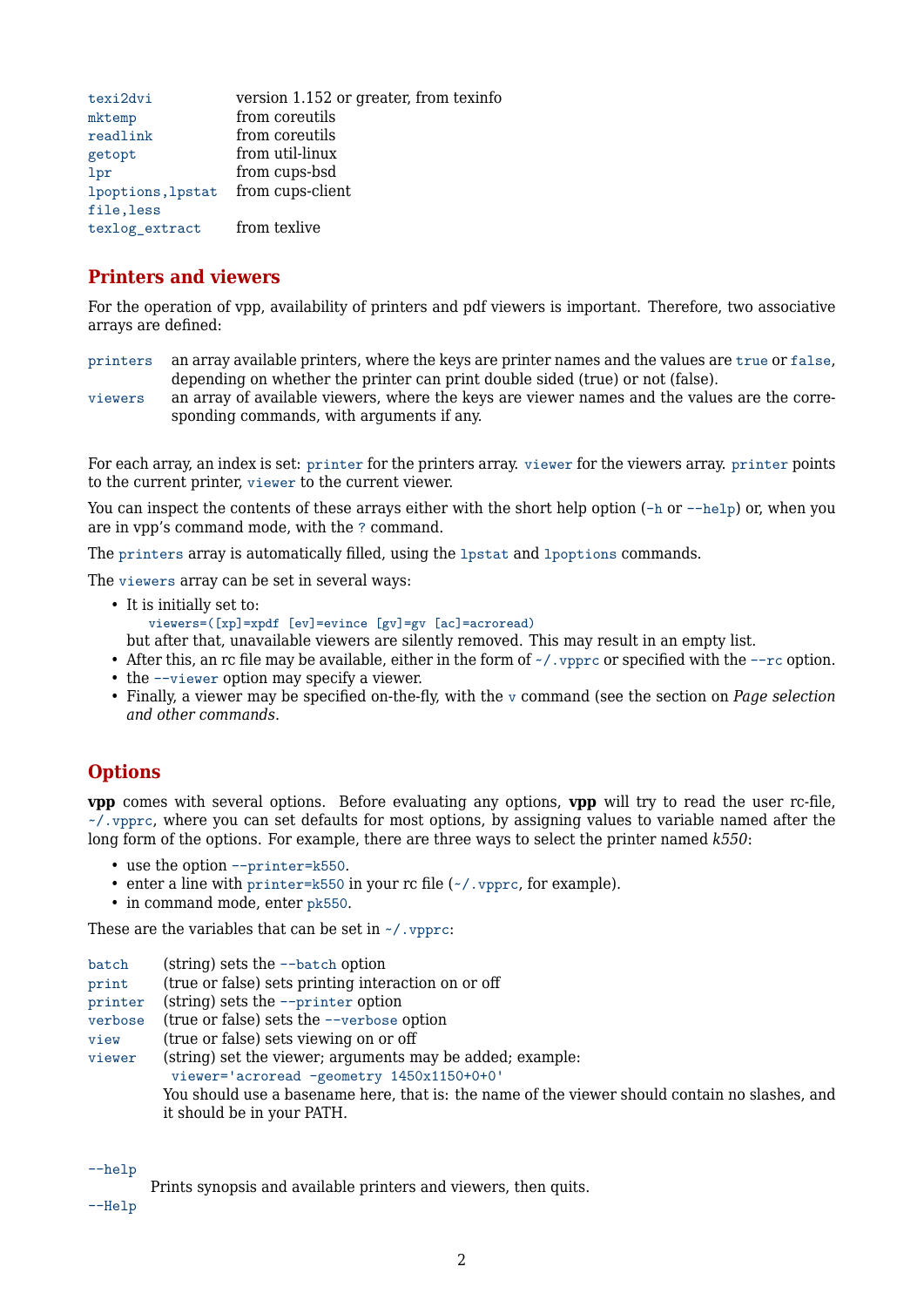Prints this documentation, *via* less.

--version

Prints version, then quits.

--verbose

Prints messages about the progress **vpp** is making. Can be reverted with --noverbose.

--rc=rc-file

Read the specified  $rc$ -file, instead of the default rc-file,  $\sim/$ . vpprc. If this option is used, it must be used before any other options. If rc-file is an empty string, no rc-file will be read, thus skipping reading of ~/.vpprc.

--batch=string

Prevents the –print option to interrogate the user about pages to be printed. Instead the document is printed according to the commands in the mandatory string. Also sets viewing off. Thus the command

vpp --batch '2-3 x3' test.pdf

prints 3 copies of pages 2 and 3 of test.pdf without interaction

--print

Present the print prompt. This is the default. Can be reverted with --noprint, normally used to suppress the print prompt, for example when using **vpp** from other scripts that generate PDF or PostScript documents that have only to be displayed or printed without even being displayed.

--view

Run the file viewer. This is the default. Can be reverted with --noview, normally used to suppress starting the viewer, for example when using **vpp** from other scripts that generate PDF or PostScript documents that have only to be printed.

--printer=key

Specifies the printer to be used instead of the system default printer. See the section *Printers and viewers* for more information.

--viewer=[key|command]

Specifies the viewer to use. This script defines an associative array viewers containing 4 viewers as follows:

viewers=([xp]=xpdf [ev]=evince [gv]=gv [ac]=acroread)

and the viewer is set to xp by default. However, you can define your own set of viewers in the  $\sim$ /. vpprc file or in any rc file given with the  $-\text{rc}$  option. For example:

```
viewers=(
[xp]="xpdf -g 970x1050+0+0 -font 8x13bold -z page -cont"
[ac]="acroread -geometry 850x890+0+0"
[ev]="evince --fullscreen --presentation"
\lambdaviewer=xp
```
#### **Page selection and other commands**

When you select the  $--$ print option, and you did not also use the  $--$ batch option, **vpp** interrogates you about the pages you want to print. To that end the following prompt appears:

vpp command (? for help):

upon typing ? or h, **vpp** displays examples of possible commands:

```
Command Examples:<br>5 to prin
      5 to print page 5
  5- to print pages 5 through the end
  5-7 to print pages 5, 6 and 7
  7-5 ox write the same pages, in reversed order, to x.pdf
  -7 to print the first 7 pages
  5-7,19- to print pages 5, 6, 7 and 19 through the end
  a to print the whole document
          to print the whole document
  a x3 to print 3 copies of the document
 x3 the same
  5 x3 to print 3 copies of page 5
 t print the whole document twosided<br>t 2- print twosided starting at page 2
         print twosided starting at page 2
  b to print the whole document as an a5 size booklet
```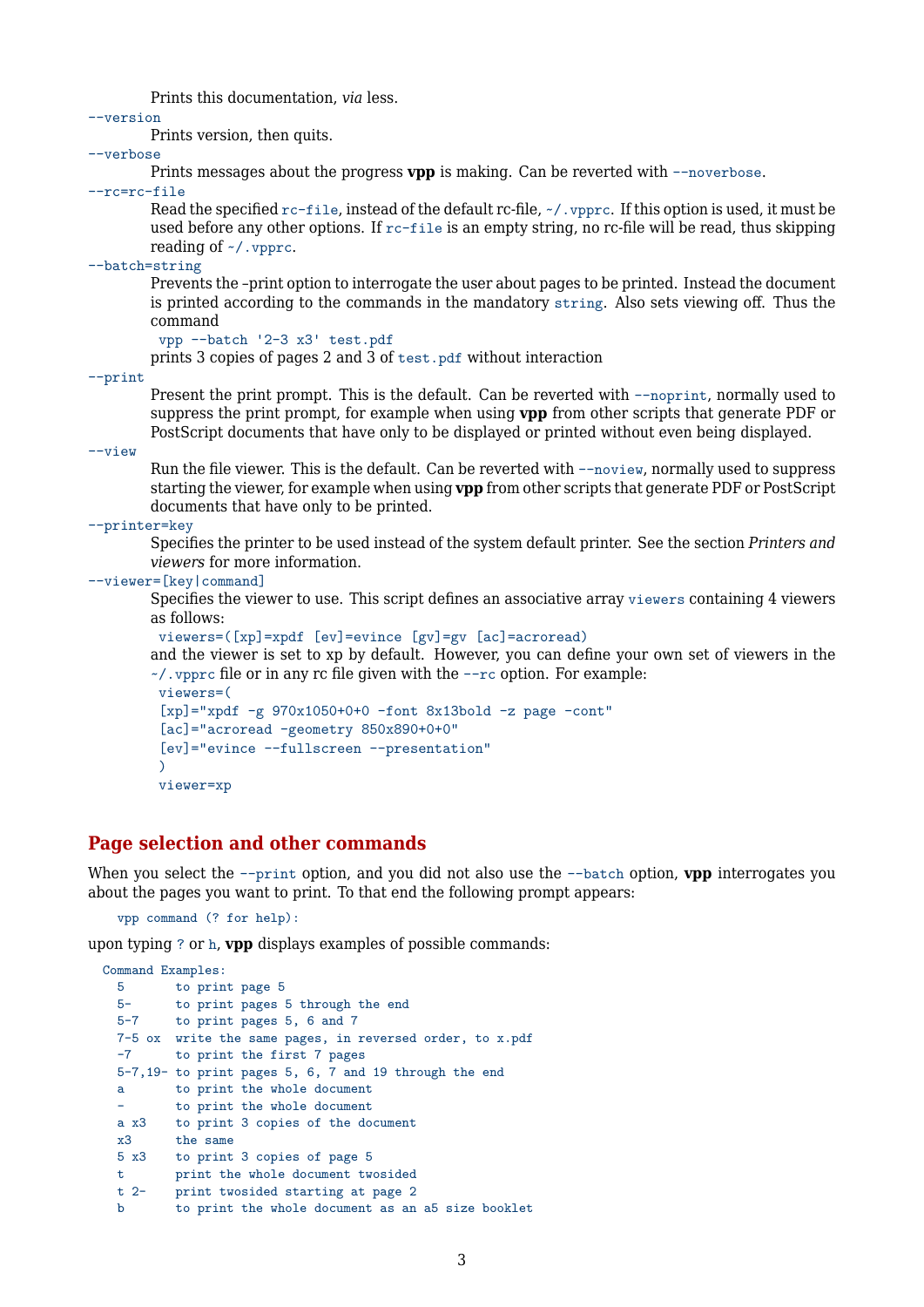```
b -12 to print the first 12 pages as an a5 size booklet
Other commands:
 e (if called by mk) edit the tex source and rerun mk
 c (if called by mk) rerun mk
 v (re)view the ps/pdf file or, with an argument, specify a viewer.
 w list errors and warnings from the log file
 oxyz send pdf output to file xyz.pdf instead of printer
 pxyz print to printer xyz
 h display this help
 ? display this help
 q quit
```
With these descriptions, no further explanation should be necessary, except for the following:

When twosided  $(t)$  or booklet  $(b)$  printing is selected for a non-duplex printer, printing will be performed in two shifts, one for the front side and one for the backside. Between the shifts, another prompt appears:

printer ready? then turn stack and type return

You will have to arrange your printer such that, with the printed sides up, the first page printed will be at the bottom of the stack, and the last page printed will be on top. Normally you will then have your output come out the back of your printer. *Turn the stack* then means: rotate it over the long side of the paper and feed it back into the printer for the other side to be printed.

When you use the  $\alpha$ yz subcommand, your selection will not be printed but instead will be saved in a PDF file named  $xyz$  pdf. When you use a t or b selection, you will not, of course, be prompted to turn the paper stack. Instead, the odd and even pages of your selection will be saved in separate PDF files, xyz\_odd.pdf and xyz\_even.pdf.

#### **Environment**

Two environment variables may be useful in scripts using vpp:

VPPOUTDIR The directory where PDF files generated with the o command will be saved; the default is the working directory.

VPPCHECKSAVED If non-empty, **vpp** will check on exit that the inspected file has been saved into a pdf file and will issue a warning if it hasn't.

#### **Examples**

Since **vpp** can read from standard input, it can be used to print (parts of) manpages. This example (we assume a printer which cannot print double sided) prints the full 1s manpage first, followed by an A5 booklet of the first 8 pages:

```
$ man -t ls | vpp # (shows preview and is left with q)
vpp command (? for help): a
vpp command (? for help): b 1-8
printer ready? then turn pack over the long side and type enter (^D skips)
vpp command (? for help): q
$
```
If you don't need a preview, because you have seen the man page already, you can print it immediately as an A5 booklet with:

\$ man -t ls | vpp --batch=b

or, to make an A5 booklet of the first 8 pages:

\$ man -t ls |vpp --batch='-8 b'

If you just want to save a PDF copy of the man page in ls.pdf, you can say:

\$ man -t ls |vpp -bols

Some PDF-documents, like the CVS manual (cvs.pdf), have their Table of Contents in their back instead of behind the title page. You can use **vpp** to rearrange such documents:

\$ vpp --batch='1,2,153-160,3-152 ocvs' cvs.pdf

This overwrites the input document. Note that any links in the file will get broken, so that is only useful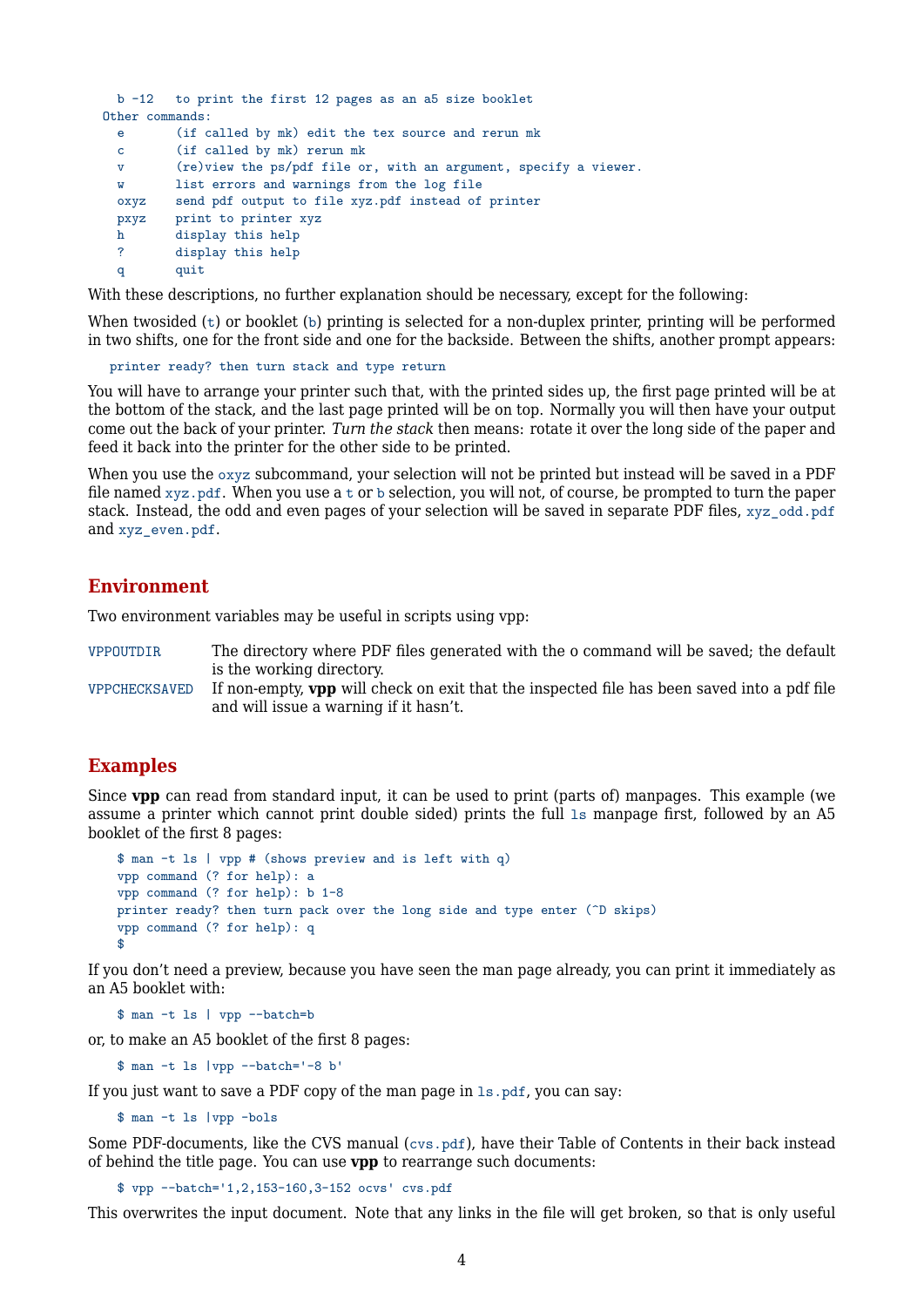for documents that have to be printed. It would have been more sensible in this case to say:

\$ vpp --batch='b 1,2,153-160,3-152' cvs

which prints the reordered document as an A5 booklet without replacing it. You can even print or output page ranges in reverse order:

\$ vpp --batch='12-1 otest' cvs.pdf

#### **Changes**

- Changes with respect to version 3.06:
- –doublesided option removed and d command (vpp uses lpoptions to find out printer properties)
- –norc option removed; use –rc="
- printers and viewers listed with ?-command and with –help option
- v command with argument selects an other viewer
- –batch did not work always

#### **Author**

[Wybo Dekker](mailto:wybo@dekkerdocumenten.nl)

# **Copyright**

Released under the [GNU General Public License](http://www.gnu.org/copyleft/gpl.html)

# **Functions used:**

#### **check\_needs**

| parameters:   | $\blacksquare$                                       |
|---------------|------------------------------------------------------|
| description:  | Verify the availability of executables and tex files |
| globals set:  | neededex neededtx                                    |
| globals used: | neededex neededtx                                    |
| returns:      | 1 if something is missing, 0 otherwise               |

#### **check\_viewers**

| parameters:  | $\blacksquare$                                                                                          |
|--------------|---------------------------------------------------------------------------------------------------------|
| description: | Check pdf viewers The variable viewer is a key to the viewers array. Test viewers for<br>executability. |
| globals set: | viewer                                                                                                  |
|              | globals used: viewer viewers                                                                            |
| returns:     |                                                                                                         |

#### **handle\_options**

| parameters:   | the script's arguments                                                    |
|---------------|---------------------------------------------------------------------------|
| description:  | Handles the options                                                       |
| globals set:  | first batch input mk print printer rc verbose view viewer viewers writeto |
| globals used: | first Version viewer viewers printer printers                             |
| returns:      | 1 on error, 0 otherwise                                                   |

# **find\_pdf**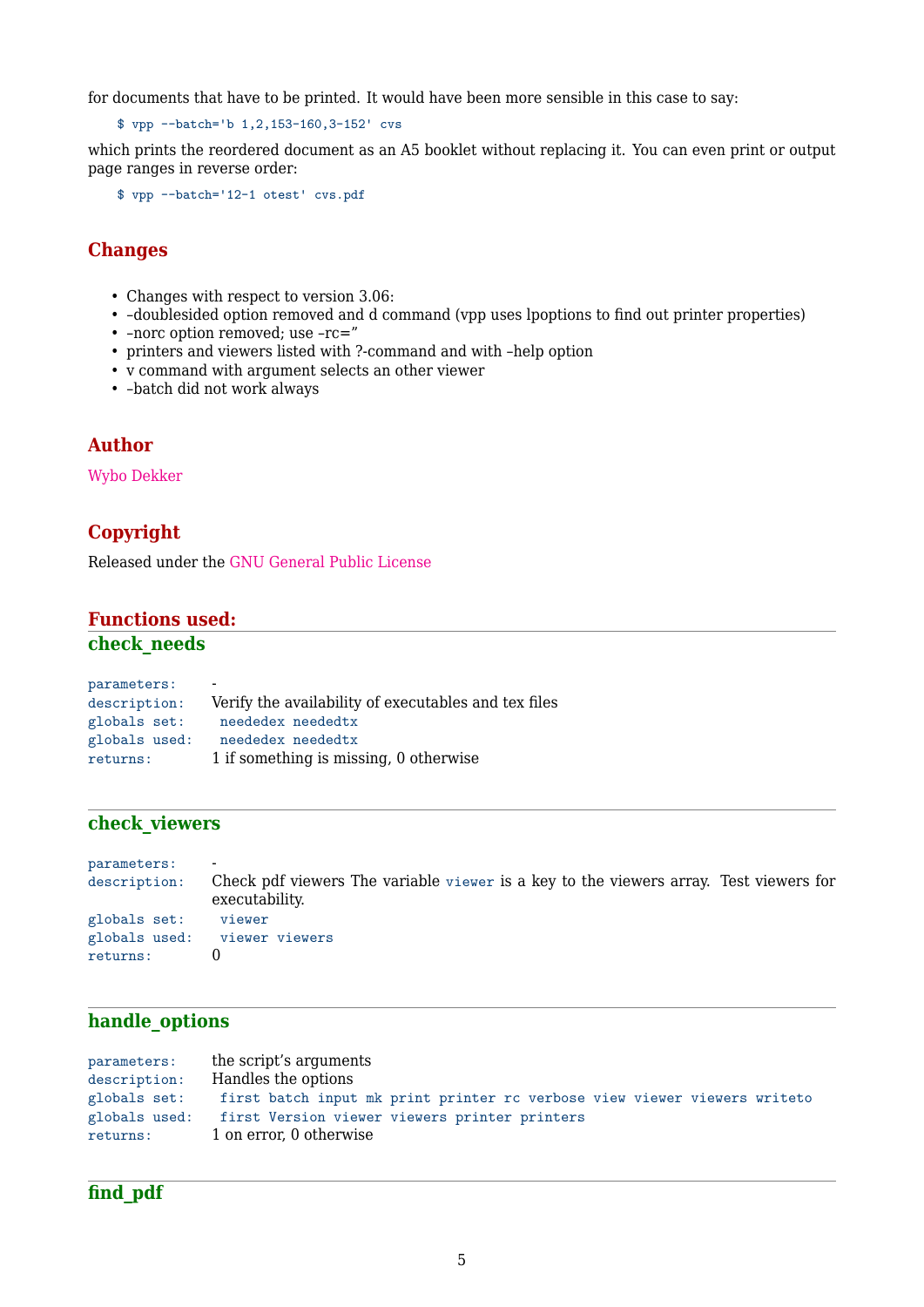| parameters:               |                                                                                                                                                                                                |
|---------------------------|------------------------------------------------------------------------------------------------------------------------------------------------------------------------------------------------|
| description:              | Find the input and provide a pdf-copy; If <b>vpp</b> had no file argument, standard input is used.<br>If the argument has one of the extensions pdf, ps or eps, or any uppercase variant, that |
|                           | file is used. Any other argument is used as such, if the file exists or, if not, a .pdf, PDF,<br>PS, ps, eps or EPS extension is added and the first existing file is used.                    |
| globals set:              | log tempdir                                                                                                                                                                                    |
| globals used:<br>returns: | input tempdir<br>1 if no input is found, 0 otherwise.                                                                                                                                          |

# **pdfproperties**

| parameters:   |                                                                        |
|---------------|------------------------------------------------------------------------|
| description:  | Find page width, page height and the number of pages in the input file |
| globals set:  | height pagecount width                                                 |
| globals used: | height pagecount width                                                 |
| returns:      |                                                                        |

# **ask**

| parameters:              | $\blacksquare$                                  |
|--------------------------|-------------------------------------------------|
| description:             | Prompt for a command, return the command in com |
| globals set:             | com                                             |
| globals used: com prompt |                                                 |
| returns:                 |                                                 |

# **printhelp**

| parameters:              | $\blacksquare$                                                            |
|--------------------------|---------------------------------------------------------------------------|
| description:             | Print help for vpp-commands and show which viewer and printer are active. |
| globals set:             |                                                                           |
| globals used: Blu Nor mk |                                                                           |
| returns:                 |                                                                           |

# **ask\_selection**

| parameters:   | zero to many user commands                                                                                                                                                               |
|---------------|------------------------------------------------------------------------------------------------------------------------------------------------------------------------------------------|
| description:  | Interact with user, specifying pages to be printed or exported as pdf, or to re-view the pdf<br>or (if called from mk) re-edit the tex-source. If called with arguments (caused by vpp's |
|               | --batch option) executes those.                                                                                                                                                          |
| globals set:  | booklet com lpropt output printer saved selection twosided viewer                                                                                                                        |
| globals used: | Mag Myname Nor Red VPPCHECKSAVED batch booklet com compileexit editexit                                                                                                                  |
|               | log output pagecount printers saved selection twosided viewer viewers                                                                                                                    |
| returns:      |                                                                                                                                                                                          |

# **wait\_for\_printer**

| parameters:<br>description: | $\overline{\phantom{a}}$<br>Wait for user typing enter, signalling that the printer is ready for next job. $\infty$ instead<br>skips further output. |  |
|-----------------------------|------------------------------------------------------------------------------------------------------------------------------------------------------|--|
| globals set:                | $\overline{\phantom{a}}$                                                                                                                             |  |
| globals used: -             |                                                                                                                                                      |  |
| returns:                    |                                                                                                                                                      |  |